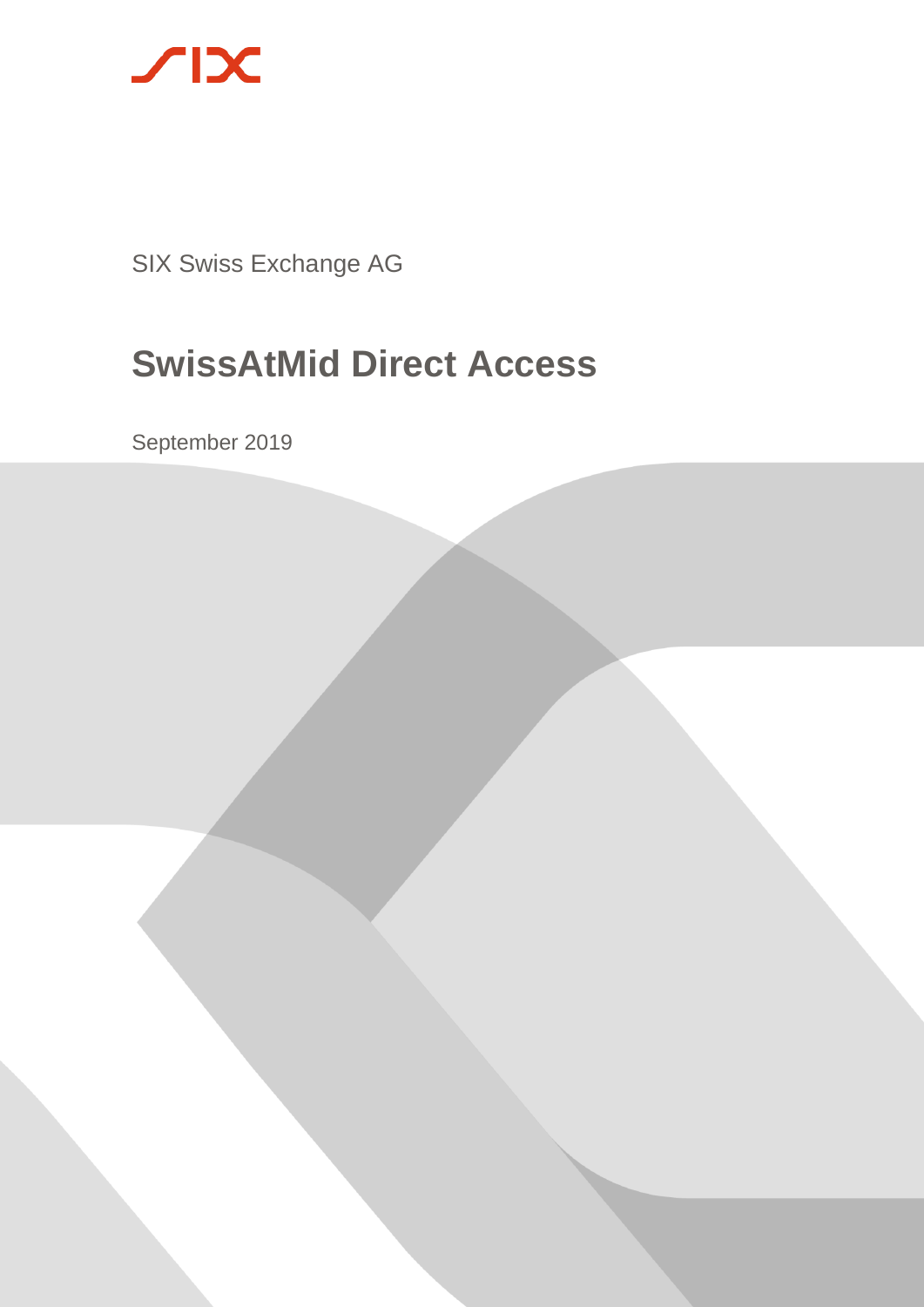# **What is SwissAtMid?**

SwissAtMid offers mid-point non-display execution on Swiss equity instruments at a guaranteed mid-point execution price of the primary market, the Swiss stock exchange operated by SIX. Find more information on our [website](https://www.six-group.com/exchanges/participants/trading/equity_markets/swiss_listed/swissatmid_en.html).

| Order type          | <b>Description</b>                                                                                                                                                                                                                                                                                                                                                                                                                                                                                            |
|---------------------|---------------------------------------------------------------------------------------------------------------------------------------------------------------------------------------------------------------------------------------------------------------------------------------------------------------------------------------------------------------------------------------------------------------------------------------------------------------------------------------------------------------|
| Day order           | A limit or market order sent to SwissAtMid that interacts in a non-displayed<br>environment with other day orders or sweep orders trading at the midpoint. A<br>Min. Quantity is an optional field that protects against smaller than indicated<br>executions. Min. Quantity applies on every single fill and no bulking of orders is<br>possible on the other side to reach the Min. Quantity.                                                                                                               |
| <b>Sweep</b>        | A dark-lit sweep that checks the liquidity in SwissAtMid before moving to the main<br>order book with no latency in one atomic transaction.                                                                                                                                                                                                                                                                                                                                                                   |
| <b>IOC</b>          | An immediate or cancel order that interacts with day orders in SwissAtMid trading at<br>the midpoint.                                                                                                                                                                                                                                                                                                                                                                                                         |
| <b>Limit Plus</b>   | A dual represented order that allows for the placement of a limit order into the main<br>book whilst representing the whole size of that order in SwissAtMid at the same<br>time. The limit order in the main book is pegged to the best price on the 'near-touch'<br>up to the overall limit price and sits in SwissAtMid eligible to trade at mid-point up to<br>the overall limit price of the order. SIX manages the dual representation of that order<br>guaranteeing no risk of an overfill.            |
| <b>Iceberg Plus</b> | A variation of Limit Plus that allows the dual representation of an iceberg in<br>SwissAtMid whilst that order sits in the main order book. The iceberg order in the<br>main book is similarly pegged to the 'near-touch' up to the overall limit price and sits<br>in SwissAtMid eligible to trade at mid-point up to the overall limit price of the order.<br>The full value of Iceberg Plus is available for trading in both SwissAtMid and main<br>order books and SIX guarantees no risk of an overfill. |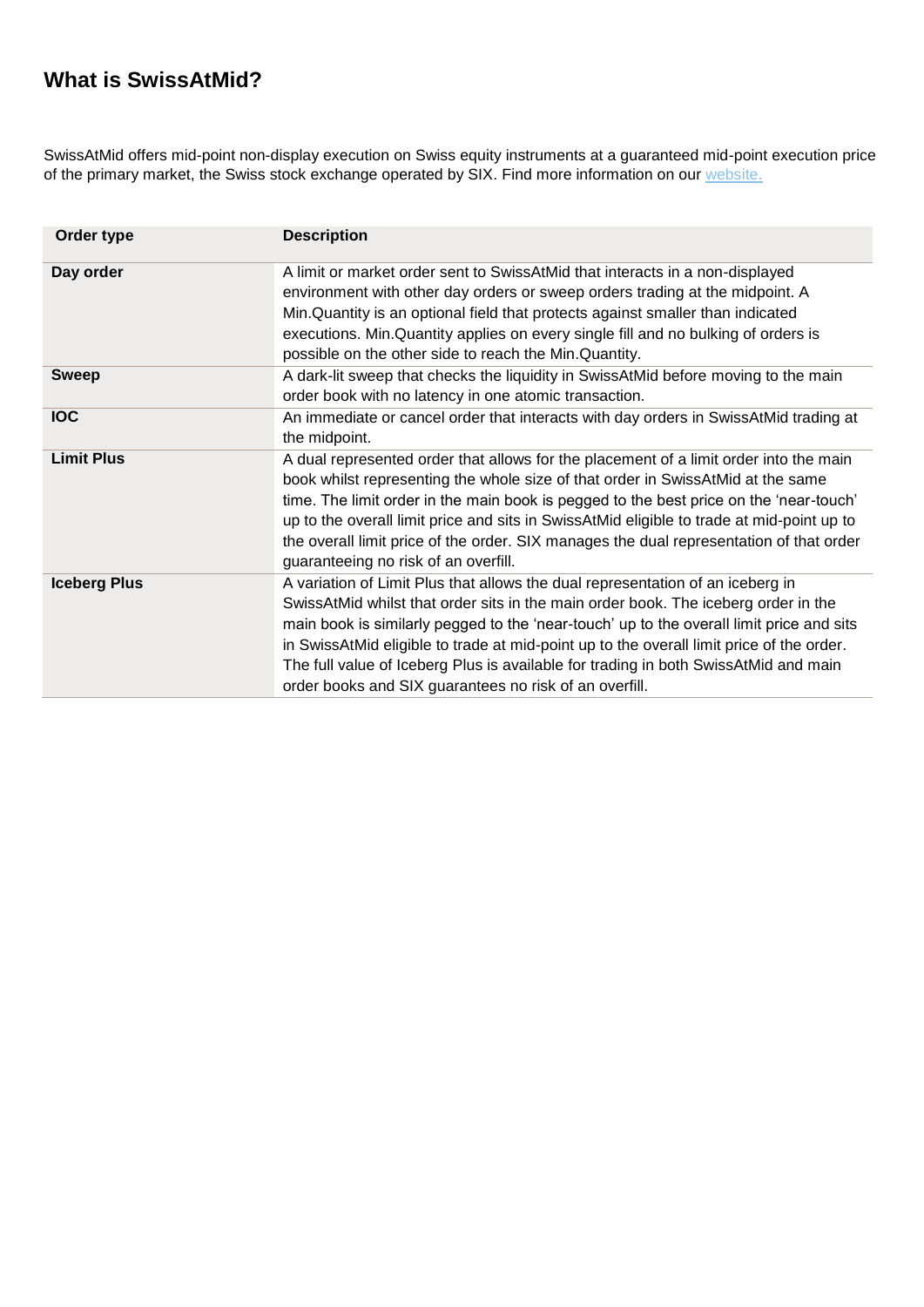# **Participant and Algo Access**

## **Bank of America Merrill Lynch**

| <b>Algo Name</b>   | <b>Behaviour</b>                                                                                                                             | <b>Order Type</b><br><b>Supported</b>                    | <b>Participant Customisation</b>                                                         |
|--------------------|----------------------------------------------------------------------------------------------------------------------------------------------|----------------------------------------------------------|------------------------------------------------------------------------------------------|
| <b>BLOCKSEEKER</b> | Optimises non-displayed liquidity<br>aggregation across multiple venues<br>with protective anti-gaming features                              | $\bowtie$<br>Limit<br>Sweep<br><b>IOC</b><br>$\boxtimes$ | Please get in touch with<br><b>BofAML Electronic Trading</b><br>team for further details |
| <b>All Algos</b>   | Use 'I Would' to add a non-displayed<br>liquidity overlay to any BofAML<br>strategy to help manage impact and<br>source additional liquidity | Limit<br>⊠<br>Sweep<br><b>IOC</b><br>$\boxtimes$         | Please get in touch with<br><b>BofAML Electronic Trading</b><br>team for further details |

## **Contact details:**

Please contact the BofAML Electronic Trading team at: + 44-207-996-2608 / [DG.EMEA\\_Execution\\_Sales@baml.com](mailto:DG.EMEA_Execution_Sales@baml.com)

## **Basler Kantonalbank**

| <b>Algo Name</b>                                                | <b>Behaviour</b>                                                                                  | <b>Order Type</b><br><b>Supported</b>                    | <b>Broker Customisation</b>                                                            |
|-----------------------------------------------------------------|---------------------------------------------------------------------------------------------------|----------------------------------------------------------|----------------------------------------------------------------------------------------|
| DMA (via FIX or<br>GLOX-<br><b>Connection as of</b><br>12/2019) | Low latency direct market access;<br>supports native access to SIX                                | ⊠<br>Limit<br>$\boxtimes$<br>Sweep<br><b>IOC</b>         | Please get in touch with BKB<br>Kundenhandel Wertschriften<br>team for further details |
| <b>Care Orders</b>                                              | Use direct contact to BKB<br>Kundenhandel Wertschriften to<br>personally execute your care-orders | Limit<br>$\bowtie$<br>Sweep<br>$\boxtimes$<br><b>IOC</b> | Please get in touch with BKB<br>Kundenhandel Wertschriften<br>team for further details |

#### **Contact details:**

Please contact Basler Kantonalbank – Kundenhandel Wertschriften directly at: Phone: + 41-61-269-5620 e-mail: [ws-sales@bkb.ch](mailto:ws-sales@bkb.ch)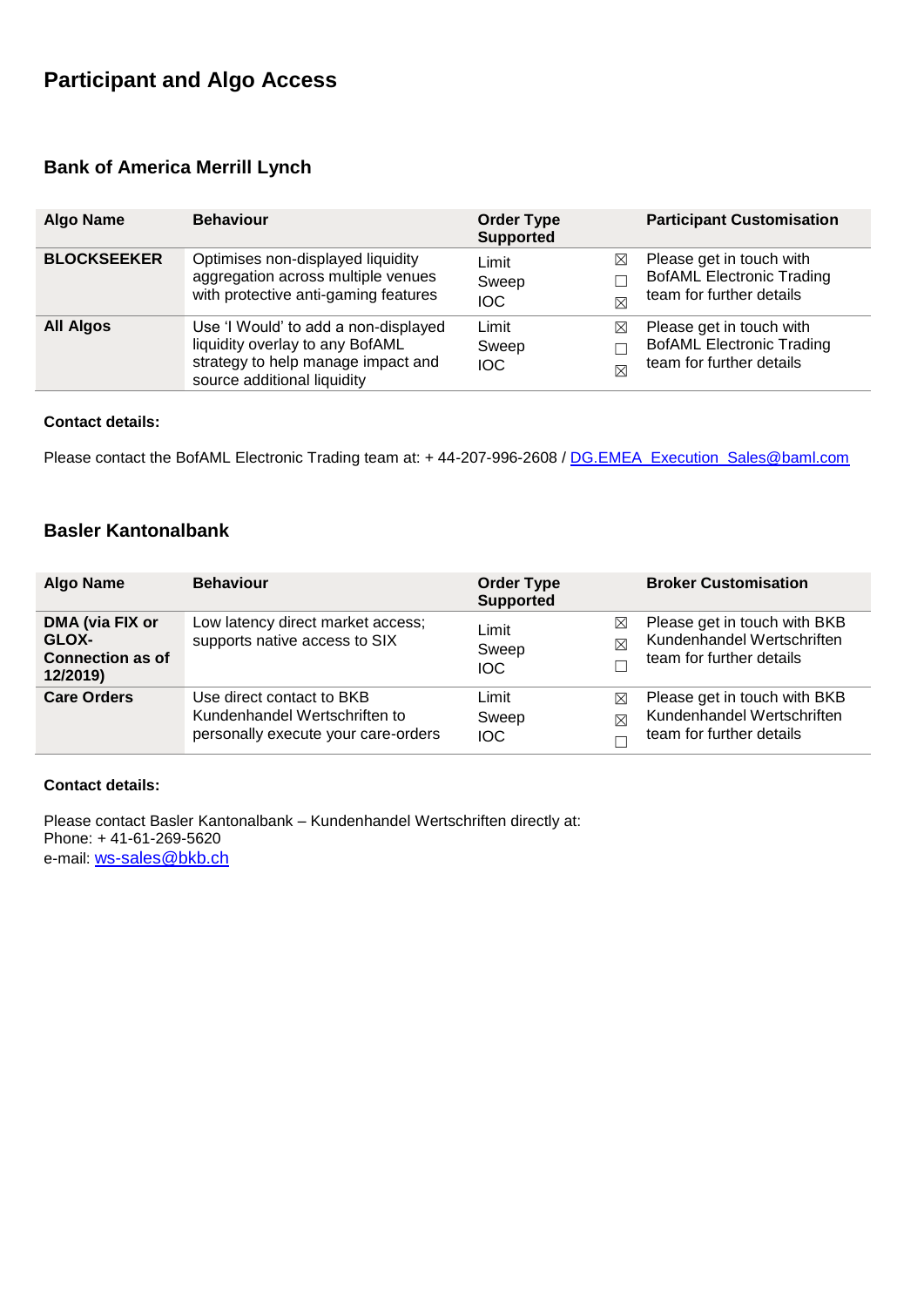# **Barclays Equities Algos (EMEA)**

| <b>Algo Name</b>             | <b>Behaviour</b>                                                                                                                                                                                                                                                                                                       | <b>Order Type</b><br><b>Supported</b>                               | <b>Participant Customisation</b>                                                                                                                                                                 |
|------------------------------|------------------------------------------------------------------------------------------------------------------------------------------------------------------------------------------------------------------------------------------------------------------------------------------------------------------------|---------------------------------------------------------------------|--------------------------------------------------------------------------------------------------------------------------------------------------------------------------------------------------|
| Hydra <sup>®</sup>           | Objective: Maximise execution rates<br>from midpoint liquidity sources and<br>opportunistically execute on traditional<br>markets. Trading Style: Execute in<br>non-displayed and displayed venues,<br>including displayed periodic auctions,<br>intelligently adjusting exposure<br>whenever liquidity is discovered. | Limit<br>⊠<br>Sweep<br>$\boxtimes$<br><b>IOC</b><br>$\boxtimes$     | Barclays offers multiple<br>configurable parameters to<br>customise the behaviour of<br>Hydra. Please contact your<br>Barclays sales representative<br>for more information.                     |
| <b>Smart order</b><br>router | Seeks/posts liquidity across multiple<br>venues; supports access to<br>SwissAtMid.                                                                                                                                                                                                                                     | Limit<br>$\boxtimes$<br>Sweep<br>$\boxtimes$<br>IOC.<br>$\boxtimes$ | Barclays offers multiple<br>configurable parameters to<br>customise the behaviour of the<br>smart order router. Please<br>contact your Barclays sales<br>representative for more<br>information. |
| <b>DMA</b>                   | Low latency direct market access;<br>supports native access to SwissAtMid                                                                                                                                                                                                                                              | Limit<br>⊠<br>Sweep<br>⊠<br>IOC<br>⊠                                | N/A                                                                                                                                                                                              |

## **Contact details:**

For more information please contact Barclays Equities Electronic Trading EMEA at [eee@barclays.com](mailto:eee@barclays.com) or +44 (0) 20 7773 8500.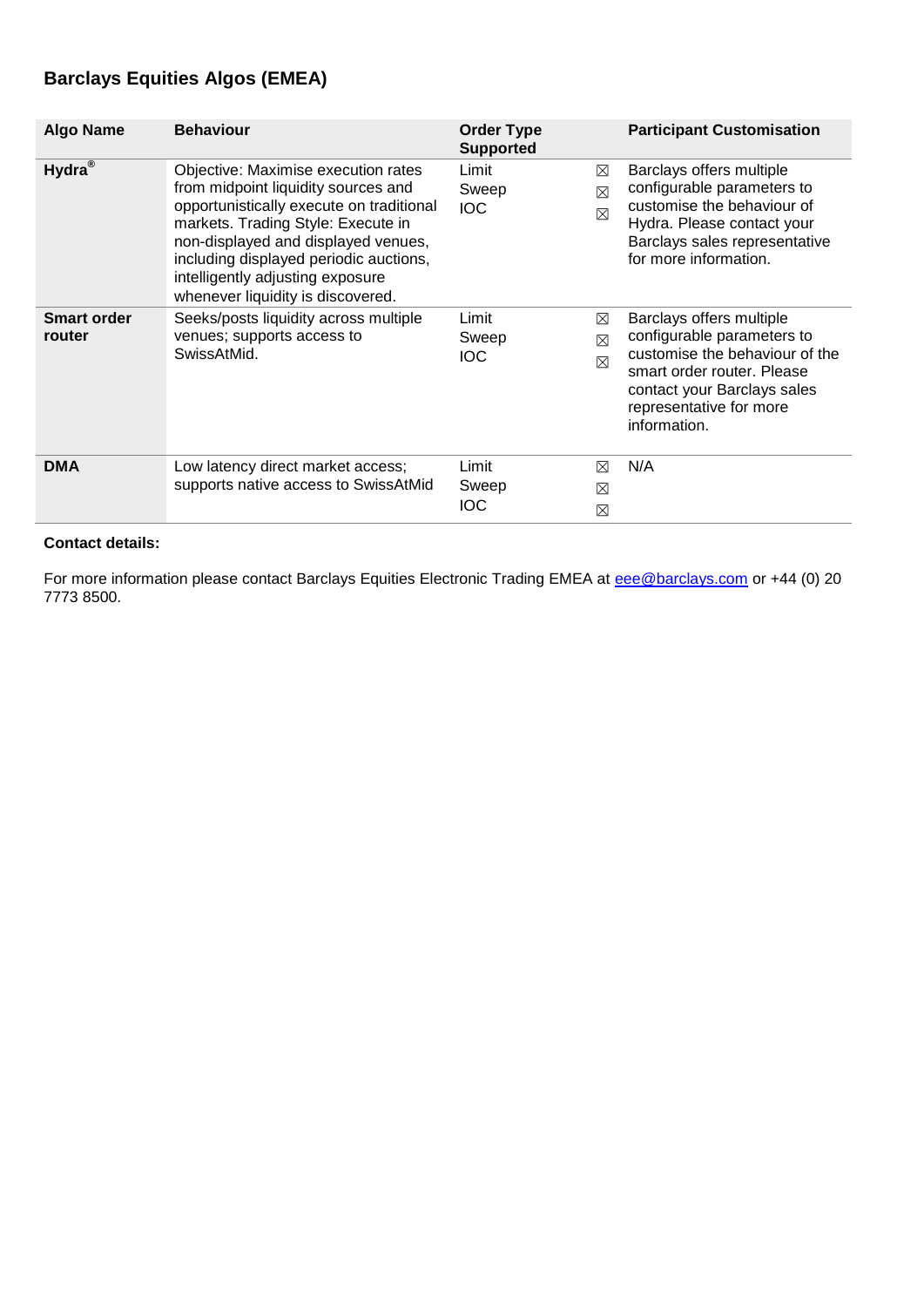| <b>Algo Name</b>  | <b>Behaviour</b>                                                                                                                                                                           | <b>Order Type</b><br><b>Supported</b>                           | <b>Participant Customisation</b>                                                                                                     |
|-------------------|--------------------------------------------------------------------------------------------------------------------------------------------------------------------------------------------|-----------------------------------------------------------------|--------------------------------------------------------------------------------------------------------------------------------------|
| <b>Dagger</b>     | Liquidity Seeking Algorithm. Gives full<br>exposure to available lit and non-<br>displayed venues, getting more active<br>in the lit markets as you move up the<br>aggression levels       | Limit<br>⊠<br>Sweep<br>$\boxtimes$<br><b>IOC</b><br>$\boxtimes$ | Citi offer a variety of<br>customisations on all<br>strategies. Please contact Citi<br><b>Electronic Trading for more</b><br>details |
| <b>Small Cap</b>  | Accounts for the nuances of trading<br>small cap stocks with intelligent<br>passive posting, liquidity capture and<br>dark pool interaction.                                               | Limit<br>⊠<br>Sweep<br>$\boxtimes$<br><b>IOC</b><br>$\boxtimes$ | Citi offer a variety of<br>customisations on all<br>strategies. Please contact Citi<br><b>Electronic Trading for more</b><br>details |
| <b>Citi Match</b> | Citi's dark pool aggregation algorithm.<br>In addition to crossing within Citi<br>Match, it may represent your order on<br>other external non-displayed venues                             | Limit<br>⊠<br>Sweep<br><b>IOC</b><br>$\Box$                     | Citi offer a variety of<br>customisations on all<br>strategies. Please contact Citi<br><b>Electronic Trading for more</b><br>details |
| Opportunistic     | The Opportunistic parameter, available<br>on all strategies, allows for 'I Would in<br>Dark' and adds access to non-<br>displayed liquidity pools as an<br>additional source of liquidity. | Limit<br>⊠<br>Sweep<br>$\boxtimes$<br><b>IOC</b><br>$\boxtimes$ | Citi offer a variety of<br>customisations on all<br>strategies. Please contact Citi<br>Electronic Trading for more<br>details        |

## **Contact details:**

Citi Electronic Trading E-Mail: [exservices@citi.com](mailto:exservices@citi.com) Tel: +44 207 9860 0250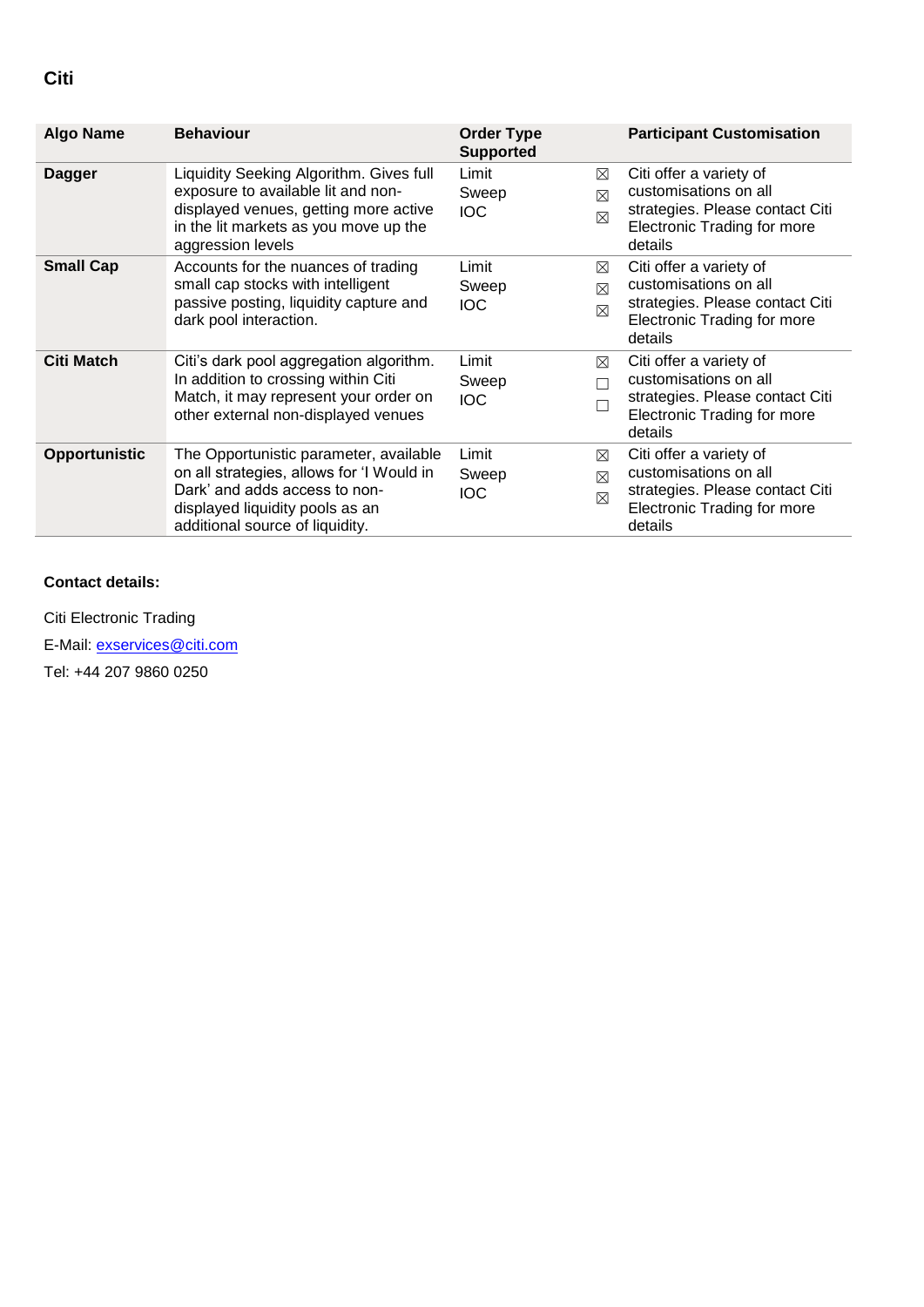## **Deutsche Bank, AG London Branch**

| Algo Name/DMA                                   | <b>Behaviour</b>                                                                                                                                                                                                                                                                                                                                                                               | <b>Order Type</b><br><b>Supported</b>                           | <b>Participant Customisation</b>                                                                                                                                                                                 |
|-------------------------------------------------|------------------------------------------------------------------------------------------------------------------------------------------------------------------------------------------------------------------------------------------------------------------------------------------------------------------------------------------------------------------------------------------------|-----------------------------------------------------------------|------------------------------------------------------------------------------------------------------------------------------------------------------------------------------------------------------------------|
| All Deutsche Bank<br>algorithms have<br>access. | All DB algorithms that support external<br>dark liquidity are enabled to participate<br>in SwissAtMid.<br>Additionally, DB also supports a direct<br>route to SwissAtMid should any client<br>prefer to access this service<br>exclusively.<br>Clients may opt out of SwissAtMid by<br>request (same as they can for specific<br>venues).<br>Details:<br>https://autobahn.db.com/microSite/htm | Limit<br>$\boxtimes$<br>Sweep<br>$\boxtimes$<br><b>IOC</b><br>⊠ | Available from all OMS/EMS<br>providers via direct strategy<br>access. A direct route to<br>SwissAtMid can be configured.<br>Additionally, MES as<br>expressed<br>by notional or share quantity is<br>supported. |
|                                                 | <i>l</i> /equity.html                                                                                                                                                                                                                                                                                                                                                                          |                                                                 |                                                                                                                                                                                                                  |

#### **Contact details:**

Autobahn Equity Europe: Andrew-K Morgan [andrew-k.morgan@db.com](mailto:andrew-k.morgan@db.com) Torsten Schoeneborn [torsten.schoeneborn@db.com](mailto:torsten.schoeneborn@db.com) Thomas Campbell [thomas.campbell@db.com](mailto:thomas.campbell@db.com) **<https://autobahn.db.com/microSite/html/GMContacts.html>**

## **Goldman Sachs**

| Algo Name             | <b>Behaviour</b>                                                                      | <b>Order Type</b><br><b>Supported</b> |                | <b>Participant Customisation</b>                                                   |
|-----------------------|---------------------------------------------------------------------------------------|---------------------------------------|----------------|------------------------------------------------------------------------------------|
| <b>All Algorithms</b> | Goldman Sachs Algorithms can<br>access both Swiss Lit and Dark<br>(SwissAtMid) books. | Limit<br>Sweep<br><b>IOC</b>          | $\bowtie$<br>⊠ | For more information, please<br>contact Goldman Sachs<br><b>Electronic Trading</b> |

#### **Contact details:**

Please call our Electronic Trading Team, on +44 (0) 207 051 8191 Or email us at **gseteurope@gs.com**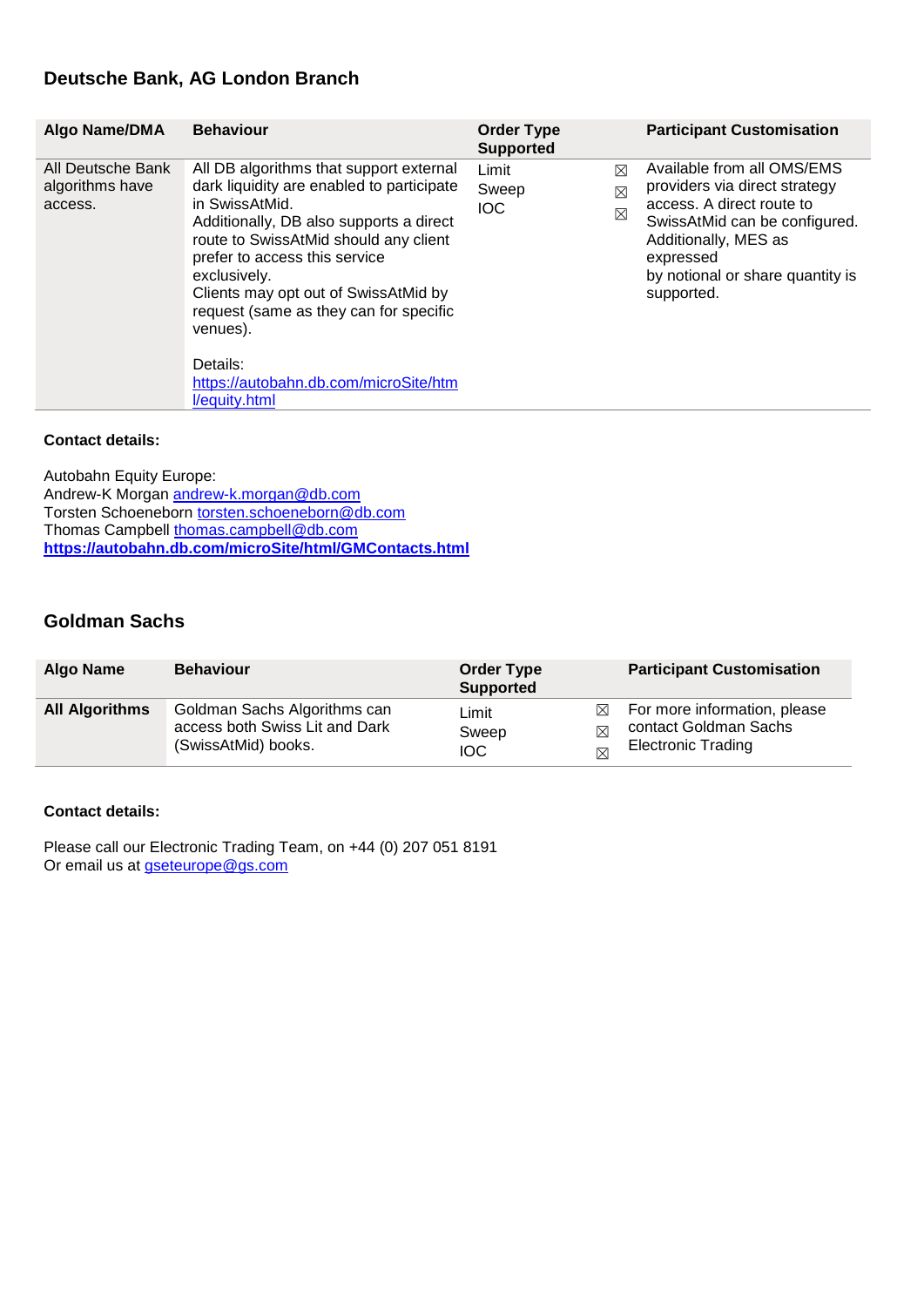## **Instinet Europe Limited**

| <b>Algo Name</b> | <b>Behaviour</b>                                                                                                                                                                                                                                                                                                                           | <b>Order Type</b><br><b>Supported</b> | <b>Participant Customisation</b>                                                                                                                                                |
|------------------|--------------------------------------------------------------------------------------------------------------------------------------------------------------------------------------------------------------------------------------------------------------------------------------------------------------------------------------------|---------------------------------------|---------------------------------------------------------------------------------------------------------------------------------------------------------------------------------|
| <b>Nighthawk</b> | Intelligently aggregates dark-liquidity<br>sources to execute orders using<br>sophisticated price modeling and<br>allocation logic. Based on user input<br>and market conditions, Nighthawk<br>selectively employs disparate tactics<br>optimized to best access liquidity while<br>reducing information leakage and<br>adverse selection. | Limit<br>Sweep<br><b>IOC</b>          | Style and venue selection<br>⊠<br>options are available as well as<br>venue selection. Please<br>$\boxtimes$<br>contact the Instinet Electronic<br>team for further information |
| <b>DMA</b>       | Please discuss further with LSET for<br>access options                                                                                                                                                                                                                                                                                     | Limit<br>Sweep<br><b>IOC</b>          | ⊠<br>$\boxtimes$<br>$\boxtimes$                                                                                                                                                 |

#### **Contact details:**

Please contact either [lset.europe@instinet.co.uk](mailto:lset.europe@instinet.co.uk) (+44 207 154 8740) or [eu.electronic.trading@instinet.co.uk](mailto:eu.electronic.trading@instinet.co.uk) (+44 207 154 7444) for further details on access

## **JP Morgan**

JP Morgan provide access to SwissAtMid through the different order types via both DMA and Algo offerings. Please contact directly for more details.

#### **Contact details:**

[emea\\_ecs\\_trading@jpmorgan.com](mailto:emea_ecs_trading@jpmorgan.com)

## **Kepler Cheuvreux**

| <b>Algo Name</b>  | <b>Behaviour</b>                                    | <b>Order Type</b><br><b>Supported</b> | <b>Participant Customisation</b> |
|-------------------|-----------------------------------------------------|---------------------------------------|----------------------------------|
| <b>ALL</b>        | <b>Access SwissAtMid via CROSSFIRE</b>              | Limit                                 | $\boxtimes$                      |
| <b>STRATEGIES</b> | (Dark Aggregator) or Would on Dark<br>functionality | Sweep                                 |                                  |
|                   |                                                     | <b>IOC</b>                            |                                  |

#### **Contact details:**

[electronictrading@keplercheuvreux.com](mailto:electronictrading@keplercheuvreux.com)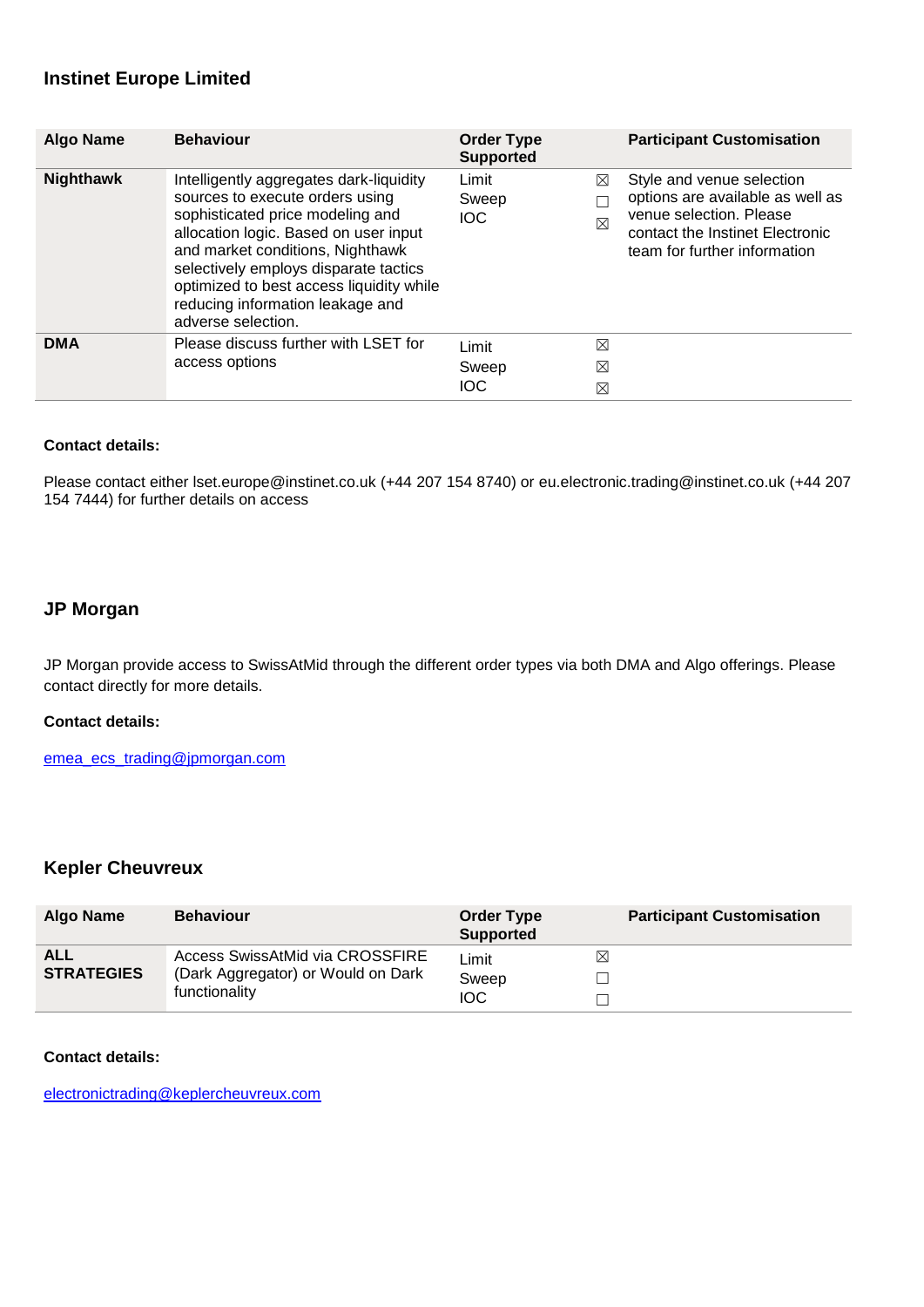## **MainFirst**

MainFirst offers access to SwissAtMid through different order types in DMA- as well as Algo-trading. For more information please contact directly: [mftrading@mainfirst.com](mailto:mftrading@mainfirst.com)

## **LGT**

| Algo Name                             | <b>Behaviour</b>                                                          | <b>Order Type</b><br><b>Supported</b>            | <b>Participant Customisation</b>        |
|---------------------------------------|---------------------------------------------------------------------------|--------------------------------------------------|-----------------------------------------|
| <b>DMA</b>                            | Low latency direct market access;<br>supports native access to SwissAtMid | Limit<br>⊠<br>Sweep<br>⊠<br><b>IOC</b>           | Please get in touch for more<br>details |
| <b>Discretionary</b><br><b>Orders</b> | Tailor-Made customized Orders                                             | Limit<br>⊠<br>Sweep<br>$\boxtimes$<br><b>IOC</b> | Please get in touch for more<br>details |

## **Contact details:**

LGT Bank Ltd., Client Trading & Execution, Herrengasse 12, FL-9490 Vaduz, [www.lgt.com](file:///C:/Users/tk2gf/AppData/Local/Microsoft/Windows/Temporary%20Internet%20Files/Content.Outlook/E2A6DG1X/www.lgt.com)

Tel. +423 235 22 97

Email: [lgt.cte@lgt.com](mailto:lgt.cte@lgt.com)

## **Morgan Stanley**

| <b>Algo Name</b> | <b>Behaviour</b>                                                                                                                                                                                                                                                    | <b>Order Type</b><br><b>Supported</b> |                                         | <b>Participant Customisation</b> |
|------------------|---------------------------------------------------------------------------------------------------------------------------------------------------------------------------------------------------------------------------------------------------------------------|---------------------------------------|-----------------------------------------|----------------------------------|
| [All]            | All Morgan Stanley Electronic Trading<br>("MSET") Europe algorithms can<br>access SwissAtMid through the use of<br>sweep order types. Additionally all<br>Morgan Stanley algorithms that<br>support external dark liquidity access<br>may participate in SwissAtMid | Limit<br>Sweep<br><b>IOC</b>          | $\bowtie$<br>$\boxtimes$<br>$\boxtimes$ | Available on request             |

## **Contact details:**

Morgan Stanley Electronic Trading ("MSET") Europe [mset-eu@morganstanley.com](mailto:mset-eu@morganstanley.com) / +44 207 425 3222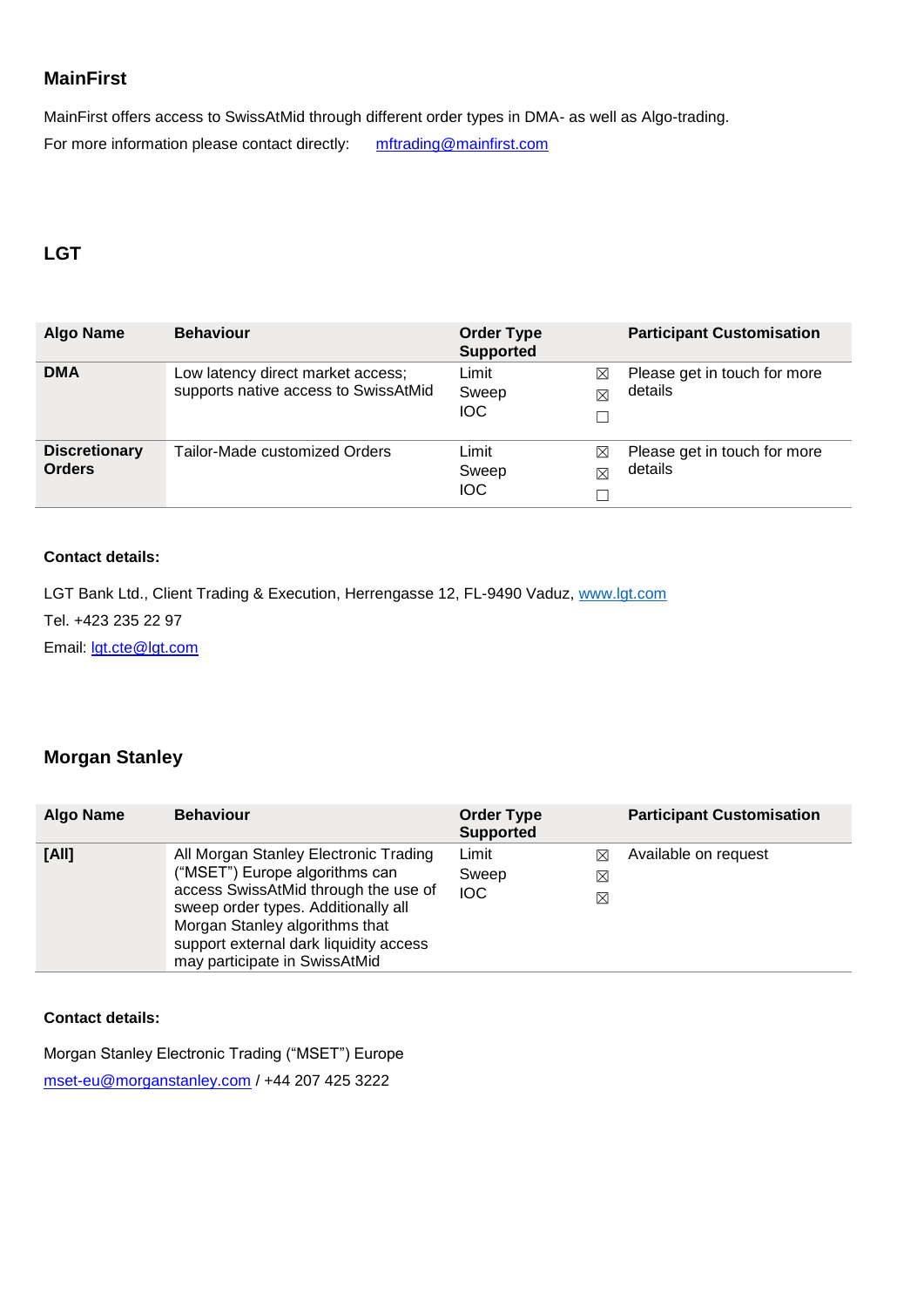## **Pictet, Genève**

| <b>Algo Name</b>      | <b>Behaviour</b>                                                                                                          | <b>Order Type</b><br><b>Supported</b>       | <b>Participant Customisation</b>                                                |
|-----------------------|---------------------------------------------------------------------------------------------------------------------------|---------------------------------------------|---------------------------------------------------------------------------------|
| <b>All Algorithms</b> | We can provide access to both Swiss<br>lit and dark (SwissAtMid)<br>We also provide access through our<br>high touch desk | Limit<br>⊠<br>Sweep<br>⊠<br><b>IOC</b><br>M | For more information please<br>contact Pictet Electronic<br><b>Trading Desk</b> |

#### **Contact details:**

Fabrice Casanova

Head of Electronic Access Solutions

[fcasanova@pictet.com](mailto:fcasanova@pictet.com)

+41 58 323 57 49

## **Société Générale**

| Algo Name                      | <b>Behaviour</b>                                                                                                                                | <b>Order Type</b><br><b>Supported</b> |   | <b>Participant Customisation</b> |
|--------------------------------|-------------------------------------------------------------------------------------------------------------------------------------------------|---------------------------------------|---|----------------------------------|
| Eclipse –<br><b>Block Only</b> | The strategy can be defaulted to<br>provide access to SwissAtMid directly,<br>or as an additional venue to SG's<br>overall dark routing (client | Limit<br>Sweep<br><b>IOC</b>          | ⊠ | Upon request                     |
|                                | configurable).                                                                                                                                  |                                       |   |                                  |
| <b>Block Cross</b>             | The venue is also available within a                                                                                                            | Limit                                 | ⊠ |                                  |
|                                | working strategy, when the Block<br>Cross parameter is applied.                                                                                 | Sweep                                 |   |                                  |
|                                |                                                                                                                                                 | <b>IOC</b>                            |   |                                  |
|                                | Dark / Lit sweep functionality also                                                                                                             | Limit                                 | П |                                  |
|                                | supported.                                                                                                                                      | Sweep                                 | ⊠ |                                  |
|                                |                                                                                                                                                 | <b>IOC</b>                            |   |                                  |

#### **Contact details:**

SG Electronic Trading Services (ETS)

Email: [executionsales@sgcib.com](mailto:executionsales@sgcib.com)

Tel: 0207 762 5400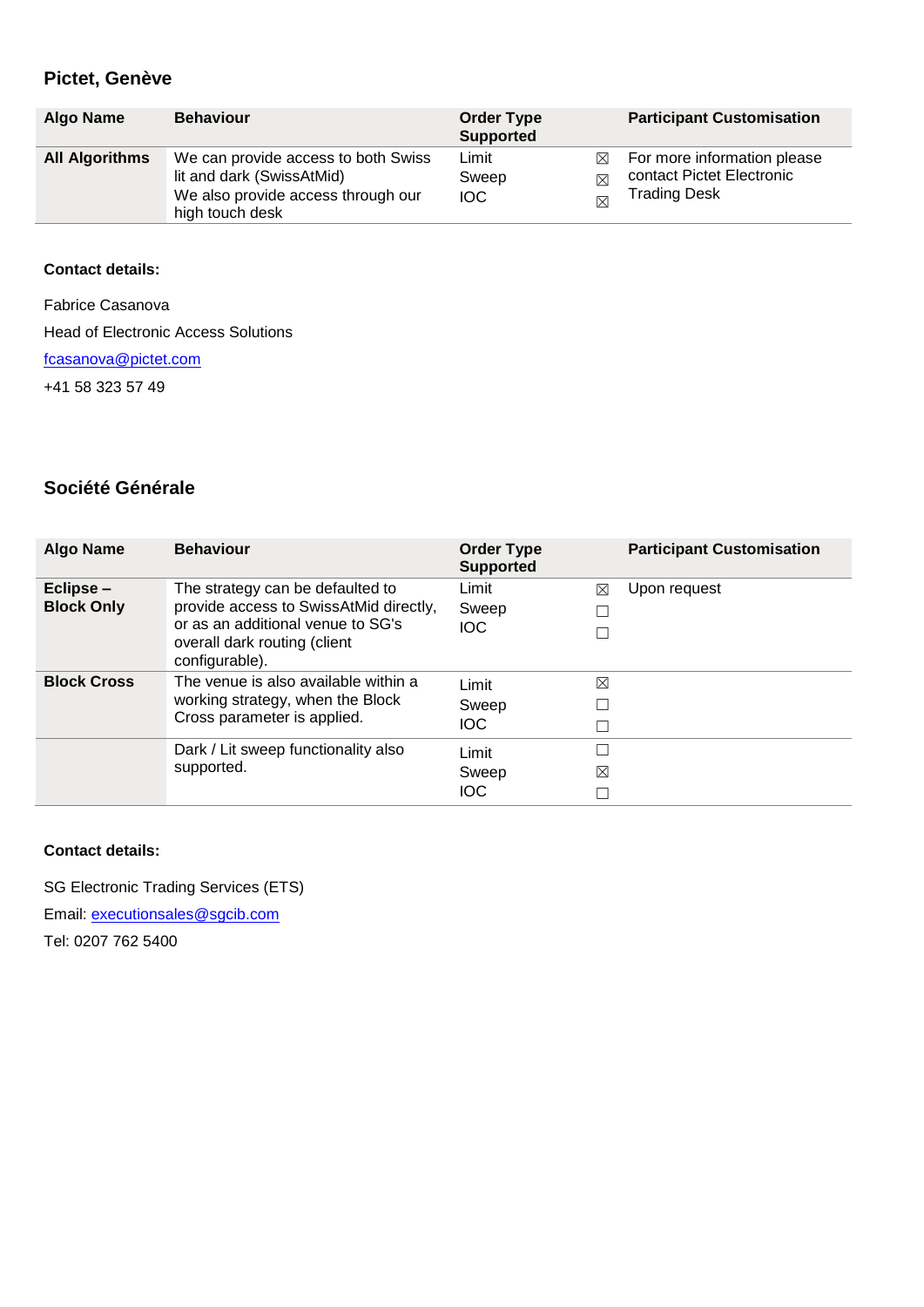## **UBS**

| <b>Algo Name</b> | <b>Behaviour</b>                                                                               | <b>Order Type</b><br><b>Supported</b>            | <b>Broker Customisation</b>                                                                                                                                                                                                                 |
|------------------|------------------------------------------------------------------------------------------------|--------------------------------------------------|---------------------------------------------------------------------------------------------------------------------------------------------------------------------------------------------------------------------------------------------|
| All              | Interaction with SwissAtMid is<br>available via all strategies seeking<br>mid-point liquidity. | Limit<br>⊠<br>Sweep<br><b>IOC</b><br>$\boxtimes$ | UBS offers a wide variety of<br>customisations that can be<br>tailored specifically to meet the<br>workflow and needs of our<br>clients. Please speak to your<br><b>Electronic Trading or UBS</b><br>representative for further<br>details. |

#### **Contact details:**

For more information please contact your Electronic Trading or UBS representative, or email: **[ol-eteq-uk@ubs.com](mailto:ol-eteq-uk@ubs.com)** 

# **Virtu Financial**

| Algo Name | <b>Behaviour</b>                                                                 | <b>Order Type</b><br><b>Supported</b> |                               | <b>Participant Customisation</b>                                                                                  |
|-----------|----------------------------------------------------------------------------------|---------------------------------------|-------------------------------|-------------------------------------------------------------------------------------------------------------------|
| All       | All our algorithms can provide to or<br>take from SwissAtMid when<br>appropriate | Limit<br>Sweep<br><b>IOC</b>          | $\bowtie$<br>⊠<br>$\boxtimes$ | Venue can be excluded on<br>request. For more information<br>please contact the Electronic<br><b>Trading Desk</b> |

## **Contact details:**

[eteurope@virtu.com](mailto:eteurope@virtu.com)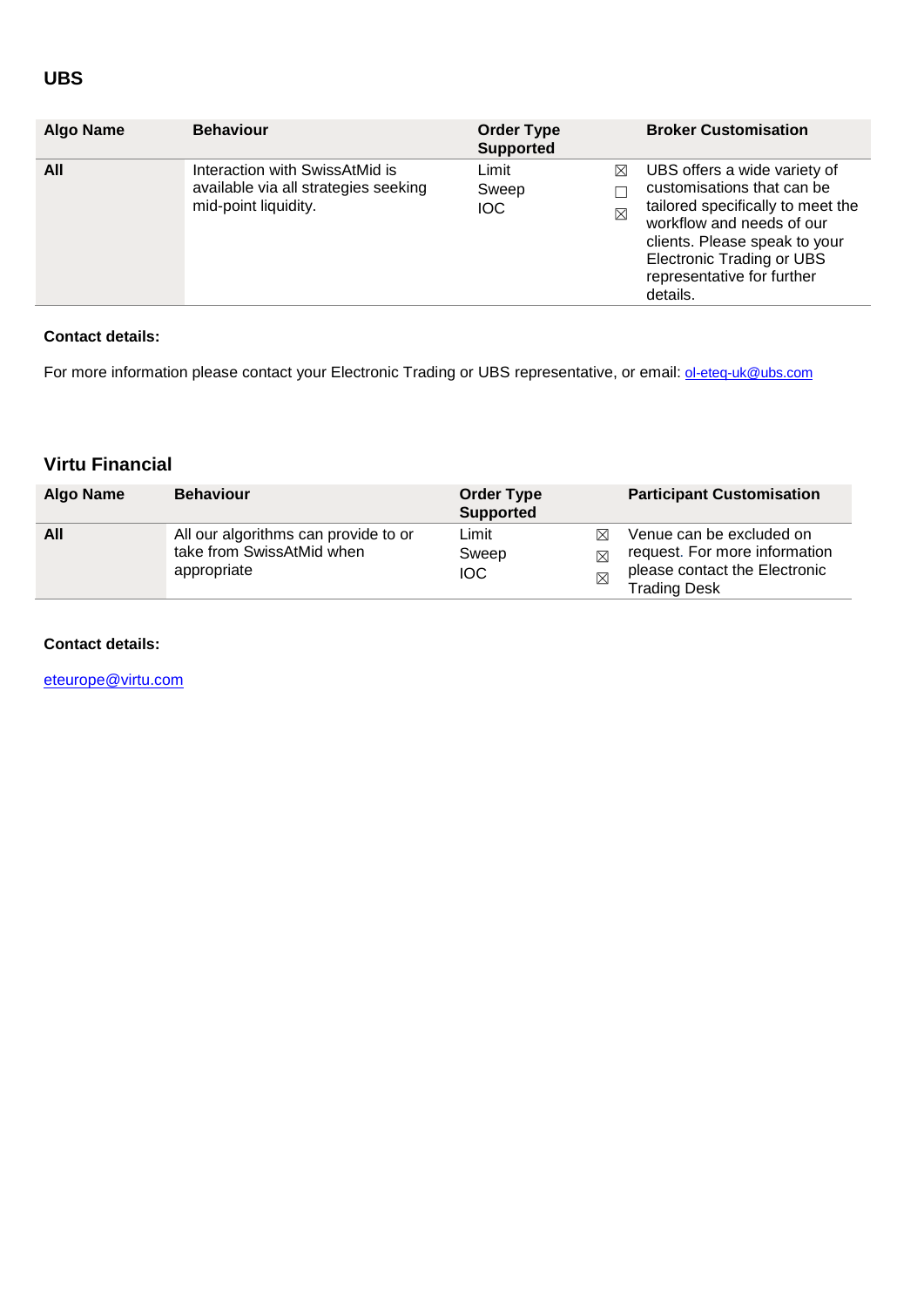## **Vontobel**

| <b>Algo Name</b>                                                                           | <b>Behaviour</b>                                                                                                                                                                                                      | <b>Order Type</b><br><b>Supported</b>  |   | <b>Participant Customisation</b>         |
|--------------------------------------------------------------------------------------------|-----------------------------------------------------------------------------------------------------------------------------------------------------------------------------------------------------------------------|----------------------------------------|---|------------------------------------------|
| <b>DMA &amp; SOR</b><br>(Smart Order<br><b>Routing</b> )                                   | Vontobel offers fee and price<br>optimized Smart Order Routing or<br>direct routing to SwissAtMid. Tailor-<br>Made PreTrade checks and post trade<br>analysis ensures client order<br>protection.                     | Limit<br>Sweep<br>⊠<br><b>IOC</b><br>⊠ | ⊠ | Please get in touch for more<br>details. |
| Benchmark-<br>driven<br><b>Execution</b><br><b>Algorithms</b><br>(VWAP, TWAP,<br>TVOL)     | Vontobels benchmark-driven<br>Execution Algorithms such as VWAP,<br>TVOL or TWAP adaptively uses<br>SwissAtMid for various improvement<br>reasons.                                                                    | Limit<br>Sweep<br>⊠<br>IOC.            | ⊠ | Please get in touch for more<br>details. |
| <b>Opportunistic</b><br>and Liquidity-<br>seeking<br><b>Execution</b><br><b>Algorithms</b> | Vontobels opportunistic and liquidity-<br>seeking Execution Algorithms<br>incorporate Dark and Mid Pools such<br>as SwissAtMid for increased liquidity<br>access, reduced market impact and<br>optimized performance. | Limit<br>⊠<br>Sweep<br>⊠<br><b>IOC</b> | П | Please get in touch for more<br>details. |

## **Contact details:**

Bank Vontobel AG Sales & Account Management IB/TB Bleicherweg 21 8002 Zurich Switzerland

[www.vontobel.com](http://www.vontobel.com/)

Tel: +41 58 283 77 77 Email: [execution@vontobel.com](mailto:execution@vontobel.com)